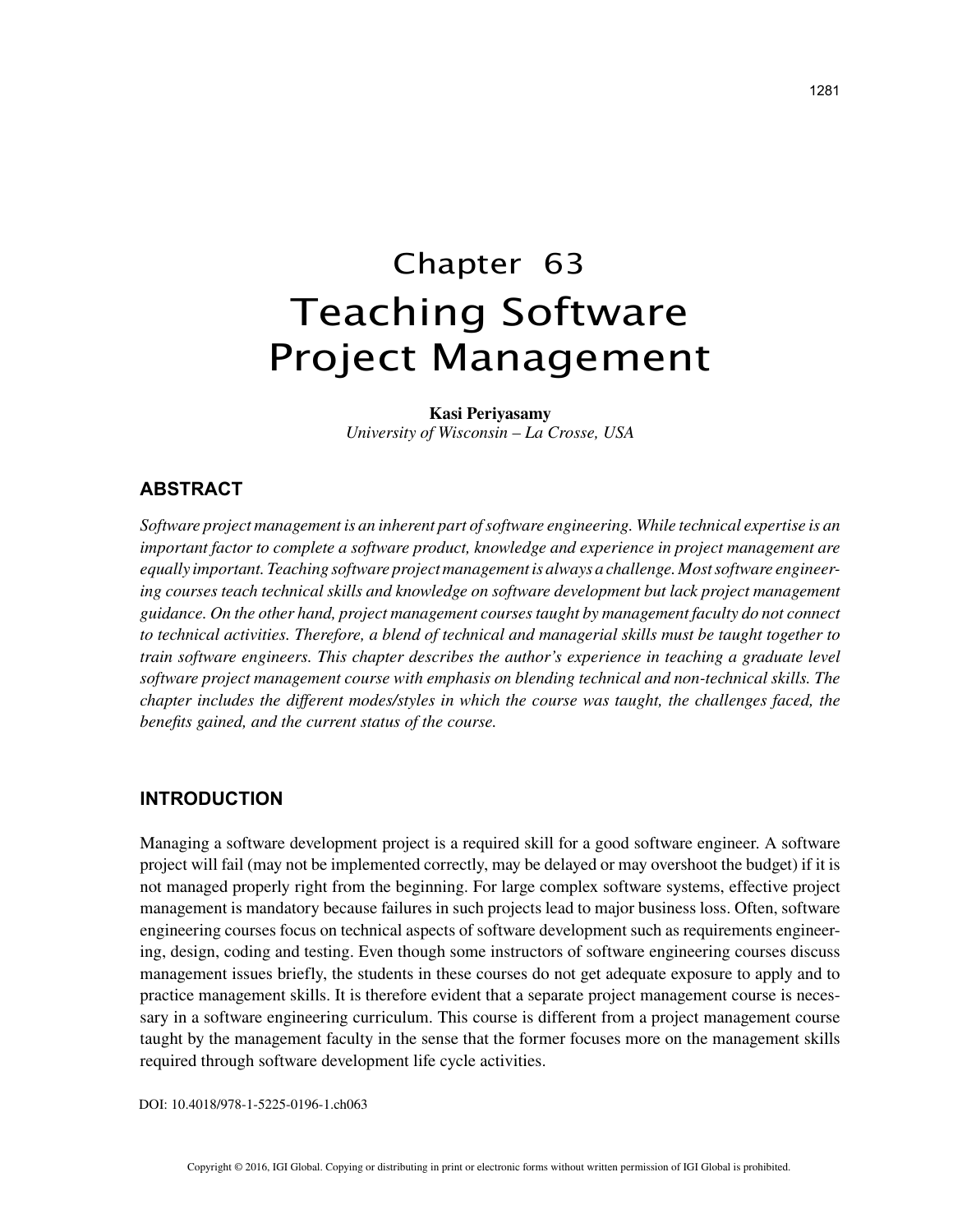The author introduced the course titled "Management Issues in Software Engineering" as part of the Master of Software Engineering (MSE) program at the University of Wisconsin-La Crosse (UW-L). The aim of the course is to teach software project management but at the same time the students must apply the management skills to a software project. The students in this course are expected to complete a course on technical skills first. Therefore, it would be easier to teach only the managerial skills and ask the students to apply both technical and managerial skills at the same time. The contents of both the courses fit very well with the guidelines posted in Software Engineering Standard (GSwE, 2009). The students in the management course are divided into teams, usually with three students in each team. The set of deliverables includes technical documents such as requirements document, design diagrams, code and test cases, as well as managerial documents related to meeting logs, project plan, cost estimation and team members evaluation.

The management course was taught in different formats over the years by using different life cycle models, various tools and technologies, and by selecting appropriate projects that train the students towards the job market. The rest of the chapter describes the various techniques the author used in teaching the course.

## **BACKGROUND**

The importance of project management skills for software engineers has been extensively discussed in many books and articles.

Software Engineering Management has been listed as one of the knowledge areas of software engineering in the Guidelines for Graduate Degree Programs in Software Engineering (GSwE, 2009), and in the Guide for Project Management Body of Knowledge (PMBOK, 2011). The following topics are included under Software Engineering Management (GSwE, 2009):

- Software Project Planning
- Risk Management
- Software Project Organization and Enactment
- Review and Evaluation
- Closure
- Software Engineering Measurement
- Engineering Economics

While the topics seem to cover all aspects of project management, teaching these topics in a software engineering course is always a challenge. A first-hand experience in this context was given by McDonald (2000) who taught project management courses both to industries and in academia. In this paper, Mc-Donald focused on the differences between industrial workshops and academic courses and concluded that there is more freedom and time in academic environment.

Kruchton (2011) describes his experience in following the project management guidelines while teaching the project management course to industries and in academic settings. In particular, he indicates that the guidelines assume a waterfall-like life cycle model and needs to be revised to accommodate more advances in software development such as agile method. This is because models such as Agile method